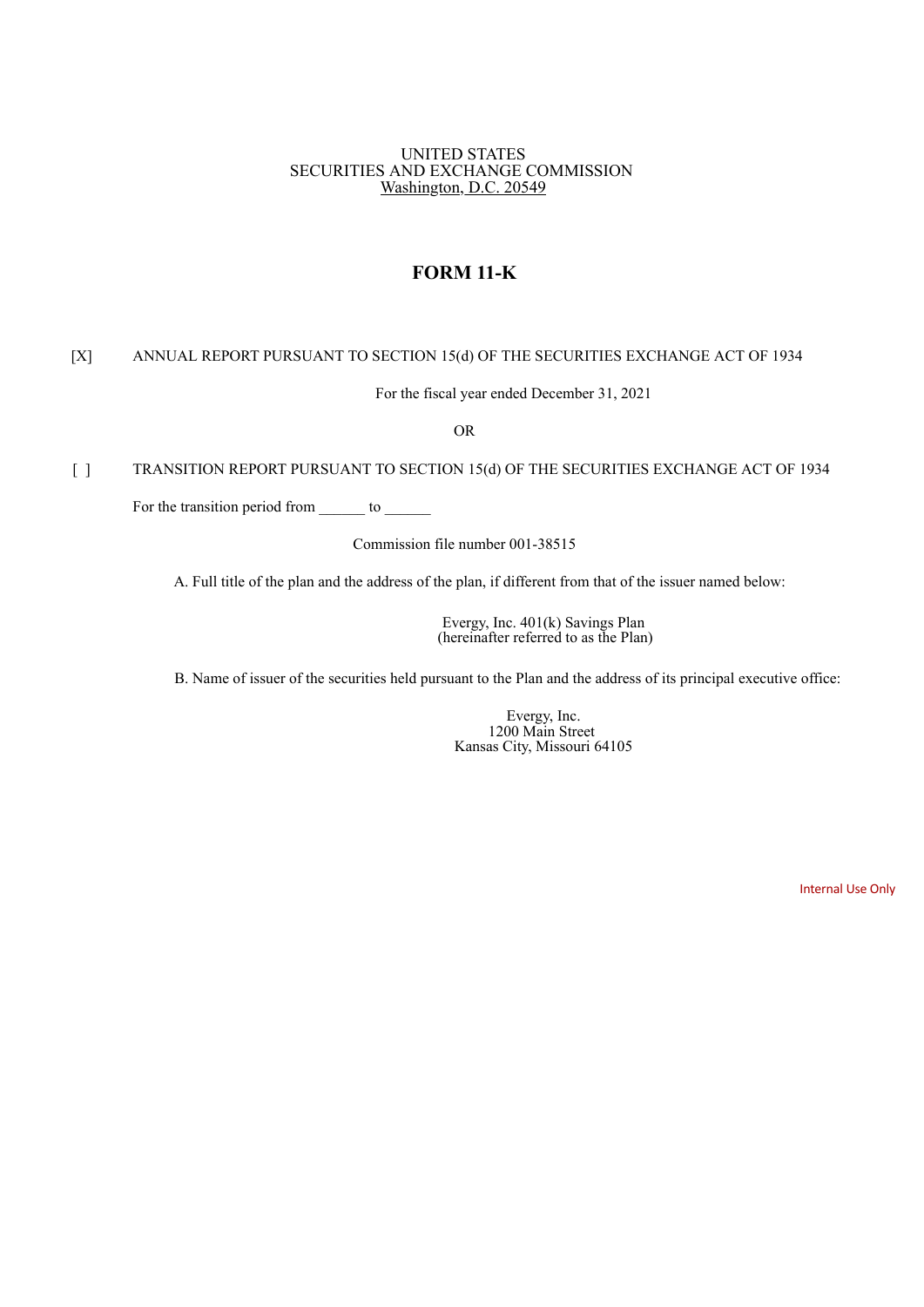# **TABLE OF CONTENTS**

|                                                         |                                                                                                                                                                                                                                                                     | Page     |  |  |  |
|---------------------------------------------------------|---------------------------------------------------------------------------------------------------------------------------------------------------------------------------------------------------------------------------------------------------------------------|----------|--|--|--|
| REPORT OF INDEPENDENT REGISTERED PUBLIC ACCOUNTING FIRM |                                                                                                                                                                                                                                                                     |          |  |  |  |
| <b>FINANCIAL STATEMENTS:</b>                            |                                                                                                                                                                                                                                                                     |          |  |  |  |
|                                                         | Statements of Net Assets Available for Benefits as of December 31, 2021 and 2020                                                                                                                                                                                    | 4        |  |  |  |
|                                                         | Statement of Changes in Net Assets Available for Benefits for the Year Ended December 31, 2021                                                                                                                                                                      | 5        |  |  |  |
|                                                         | Notes to Financial Statements as of December 31, 2021 and 2020 and for the Year Ended December 31, 2021                                                                                                                                                             | $6 - 15$ |  |  |  |
| <b>SUPPLEMENTARY INFORMATION:</b>                       |                                                                                                                                                                                                                                                                     |          |  |  |  |
|                                                         | Form 5500, Schedule H, Part IV, Line 4i - Schedule of Assets (Held at End of Year) as of December 31, 2021                                                                                                                                                          | 16       |  |  |  |
| Note:                                                   | All other schedules required by Section 2520.103-10 of the Department of Labor's Rules and<br>Regulations for Reporting and Disclosure under the Employee Retirement Income Security<br>Act of 1974, as amended, have been omitted because they are not applicable. |          |  |  |  |
|                                                         | <b>EXHIBITS</b>                                                                                                                                                                                                                                                     |          |  |  |  |

1

**Exhibit No. Description**

23.1 Consent of [Independent](#page-18-0) Registered Public Accounting Firm – Mayer Hoffman McCann P.C.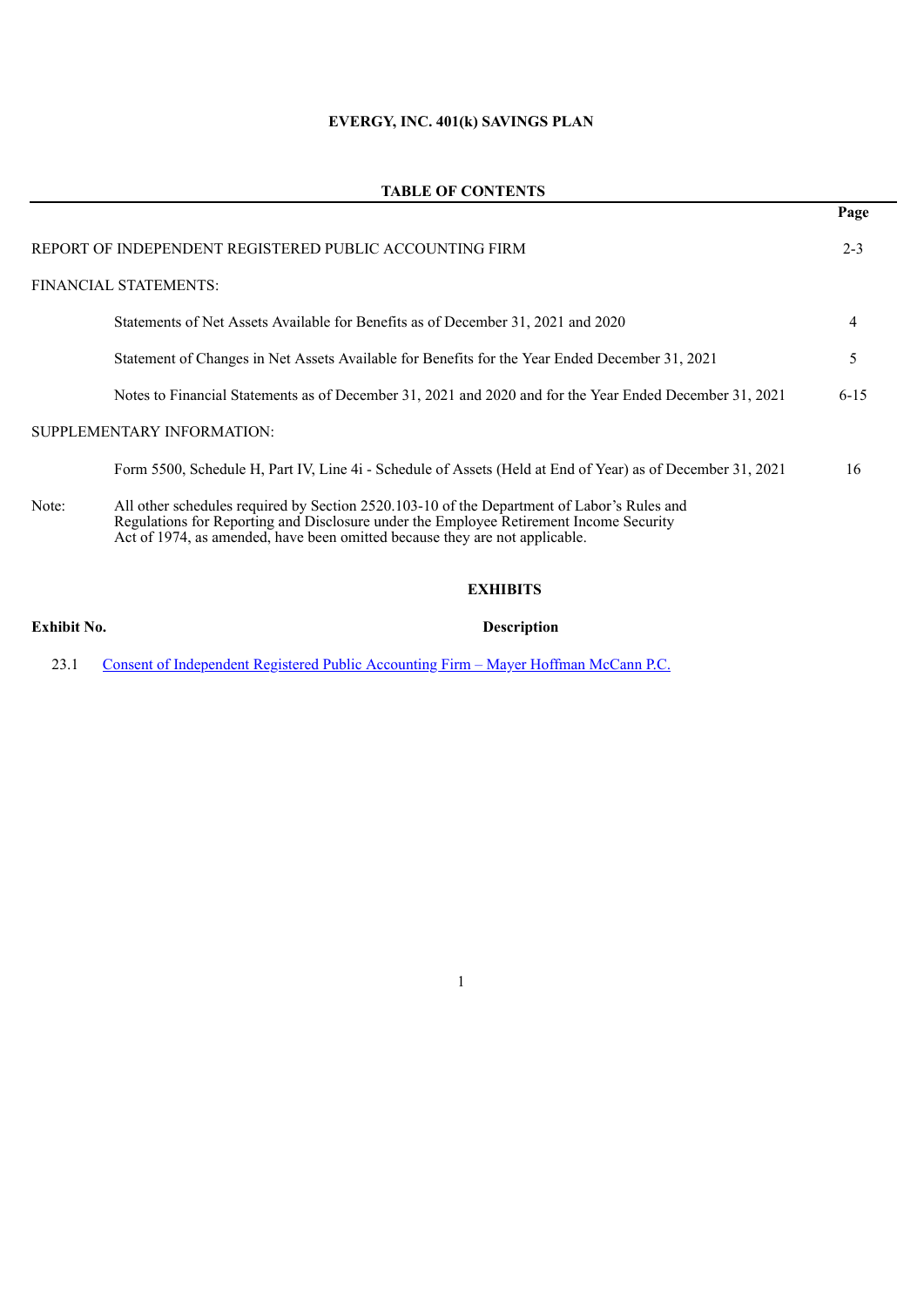### **Report of Independent Registered Public Accounting Firm**

Participants and Administrative Committee Evergy, Inc. 401(k) Savings Plan

#### **Opinion on the Financial Statements**

We have audited the accompanying statements of net assets available for benefits of the Evergy, Inc. 401(k) Savings Plan (the Plan) as of December 31, 2021 and 2020, and the related statement of changes in net assets available for benefits for the year ended December 31, 2021, and the related notes (collectively referred to as the financial statements). In our opinion, the financial statements present fairly, in all material respects, the net assets available for benefits of the Plan as of December 31, 2021 and 2020, and the changes in net assets available for benefits for the year ended December 31, 2021, in conformity with accounting principles generally accepted in the United States of America.

#### **Basis for Opinion**

These financial statements are the responsibility of the Plan's management. Our responsibility is to express an opinion on the Plan's financial statements based on our audits. We are a public accounting firm registered with the Public Company Accounting Oversight Board (United States) (PCAOB) and are required to be independent with respect to the Plan in accordance with the U.S. federal securities laws and the applicable rules and regulations of the Securities and Exchange Commission and the PCAOB.

We conducted our audits in accordance with the standards of the PCAOB. Those standards require that we plan and perform the audit to obtain reasonable assurance about whether the financial statements are free of material misstatement, whether due to error or fraud.

Our audits included performing procedures to assess the risks of material misstatement of the financial statements, whether due to error or fraud, and performing procedures that respond to those risks. Such procedures included examining, on a test basis, evidence regarding the amounts and disclosures in the financial statements. Our audits also included evaluating the accounting principles used and significant estimates made by management, as well as evaluating the overall presentation of the financial statements. We believe that our audits provide a reasonable basis for our opinion.

#### **Supplemental Information**

The Form 5500, Schedule H, Part IV, Line 4i - Schedule of Assets (Held at End of Year) as of December 31, 2021 (Supplemental Information) has been subjected to audit procedures performed in conjunction with the audit of the Plan's financial statements. The Supplemental Information is the responsibility of the Plan's management. Our audit procedures included determining whether the Supplemental Information reconciles to the financial statements or the underlying accounting and other records, as applicable, and performing procedures to test the completeness and accuracy of the information presented in the Supplemental Information. In forming our opinion on the Supplemental Information, we evaluated whether the Supplemental Information, including its form and content, is presented in conformity with the Department of Labor's Rules and Regulations for Reporting and Disclosure under the Employee Retirement Income Security Act of 1974. In our opinion, the Supplemental Information is fairly stated, in all material respects, in relation to the financial statements as a whole.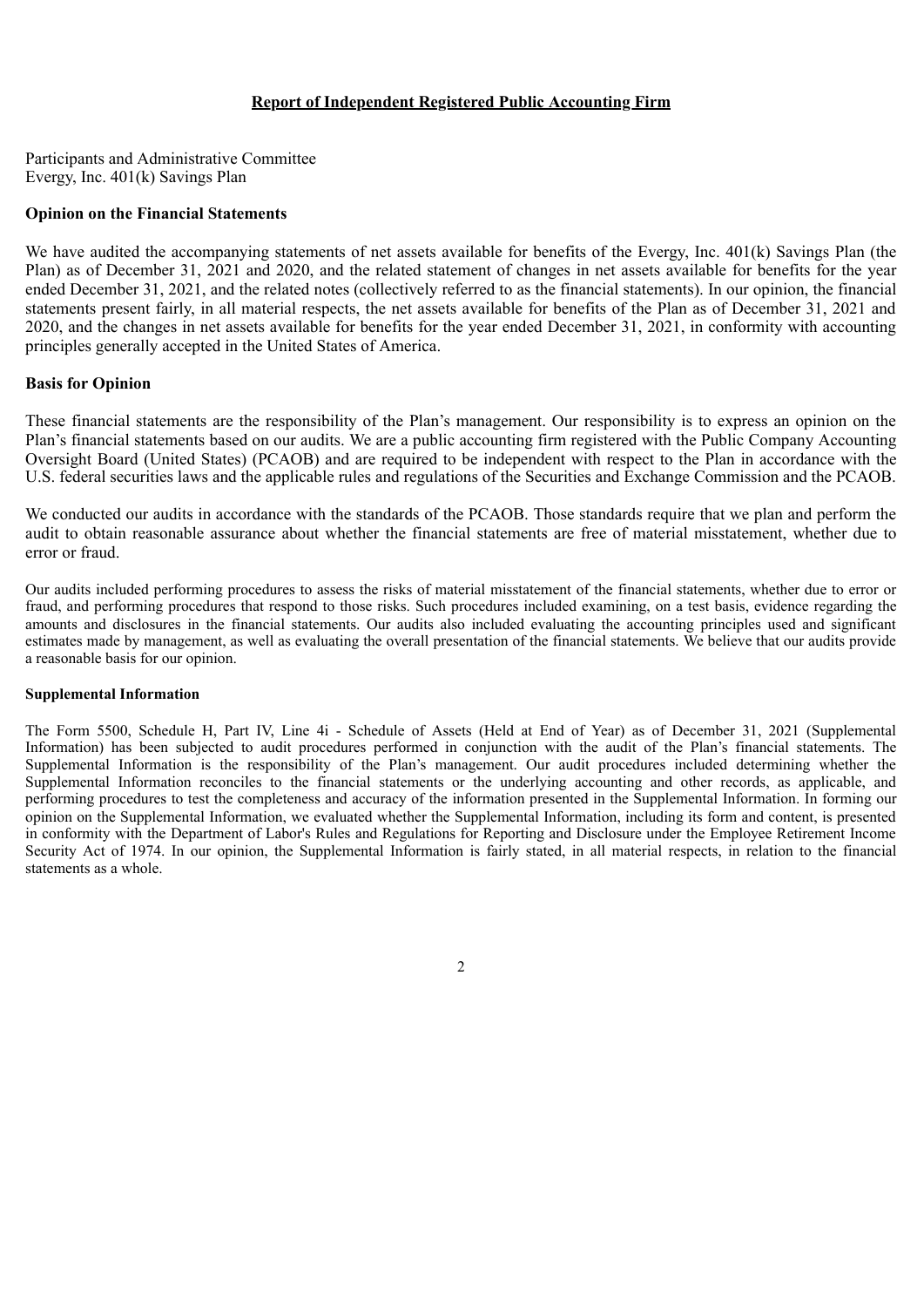/s/ Mayer Hoffman McCann P.C.

We have served as the Plan's auditor since 2014.

Kansas City, Missouri June 22, 2022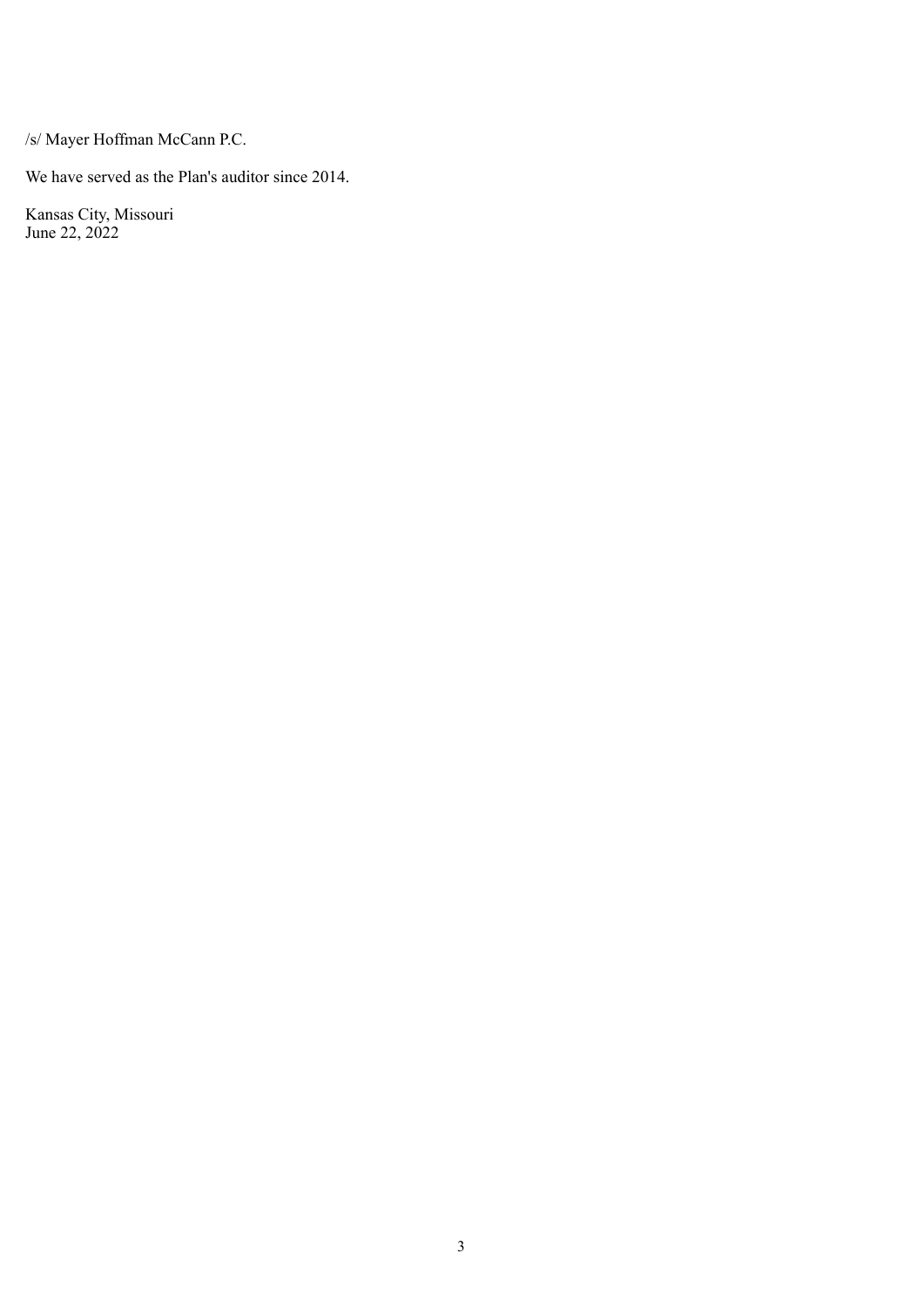#### **STATEMENTS OF NET ASSETS AVAILABLE FOR BENEFITS DECEMBER 31, 2021 AND 2020**

|                                                         | 2021          | 2020                |
|---------------------------------------------------------|---------------|---------------------|
| ASSETS:                                                 |               |                     |
| Participant-directed investments-at fair value (Note 3) | 1,518,791,599 | \$<br>1,414,693,744 |
| Receivables:                                            |               |                     |
| Notes receivable from participants                      | 20,939,073    | 20,673,246          |
| <b>Employer contributions</b>                           | 2,787,838     | 2,476,327           |
| Other                                                   |               | 32,978              |
| Total receivables                                       | 23,726,911    | 23,182,551          |
| NET ASSETS AVAILABLE FOR BENEFITS                       | 1,542,518,510 | 1,437,876,295       |
|                                                         |               |                     |

See notes to financial statements.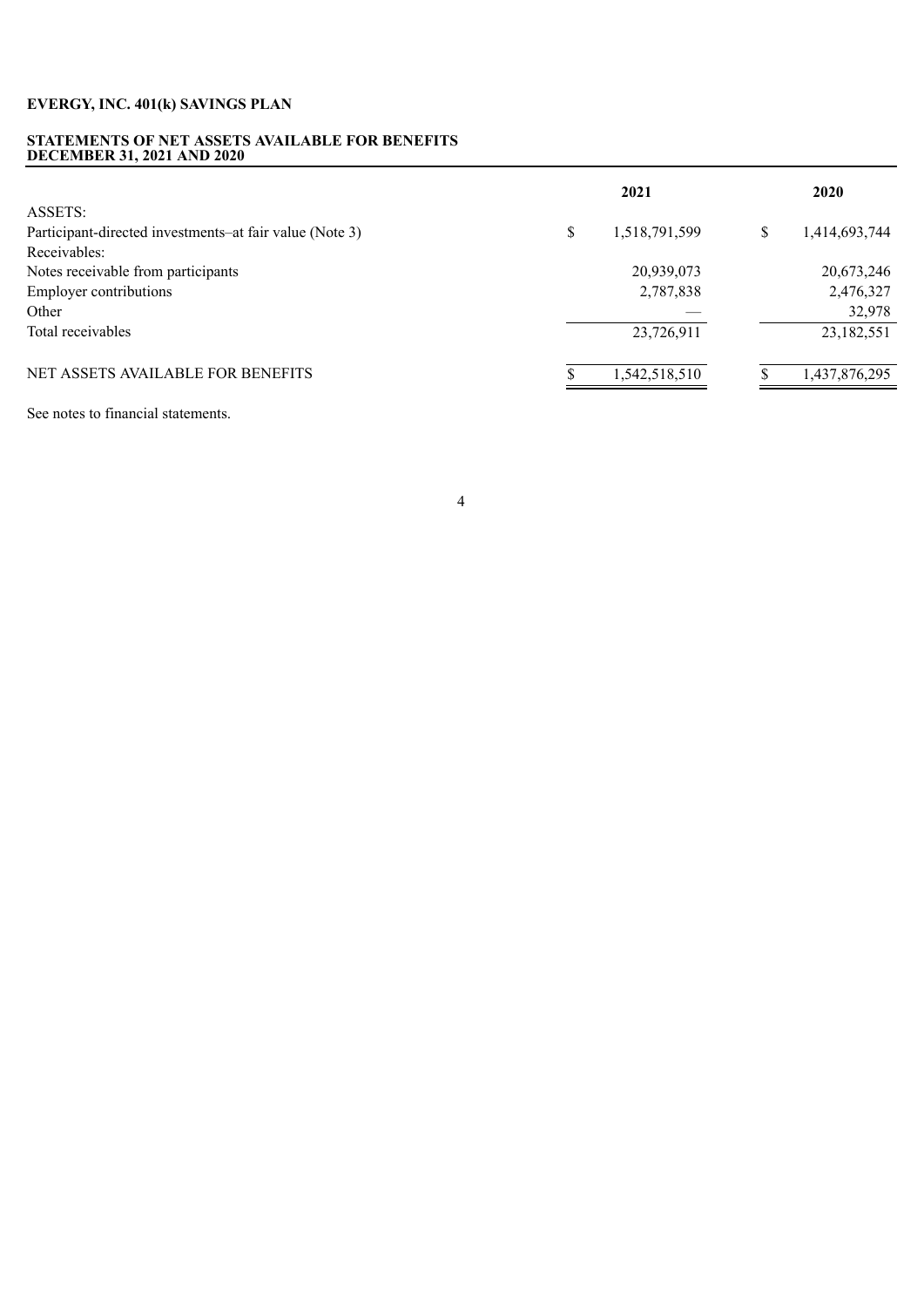#### **STATEMENT OF CHANGES IN NET ASSETS AVAILABLE FOR BENEFITS YEAR ENDED DECEMBER 31, 2021**

| Additions:                                            |    |               |
|-------------------------------------------------------|----|---------------|
| Investment income:                                    |    |               |
| Net appreciation in fair value of investments         | \$ | 181,890,382   |
| Interest                                              |    | 3,134         |
| Dividends                                             |    | 8,648,377     |
| Net investment gain                                   |    | 190,541,893   |
| Contributions:                                        |    |               |
| <b>Employer contributions</b>                         |    | 23,303,960    |
| Participant contributions                             |    | 56,701,994    |
| Rollovers                                             |    | 2,977,501     |
| Total contributions                                   |    | 82,983,455    |
| Interest income on notes receivable from participants |    | 1,234,896     |
| Total additions                                       |    | 274,760,244   |
| Deductions:                                           |    |               |
| Benefits paid to participants                         |    | 168,949,661   |
| Administrative expenses                               |    | 1,168,368     |
| Total deductions                                      |    | 170,118,029   |
| <b>INCREASE IN NET ASSETS</b>                         |    | 104,642,215   |
| NET ASSETS AVAILABLE FOR BENEFITS                     |    |               |
| Beginning of year                                     |    | 1,437,876,295 |
| End of year                                           | S  | 1,542,518,510 |
|                                                       |    |               |

5

See notes to financial statements.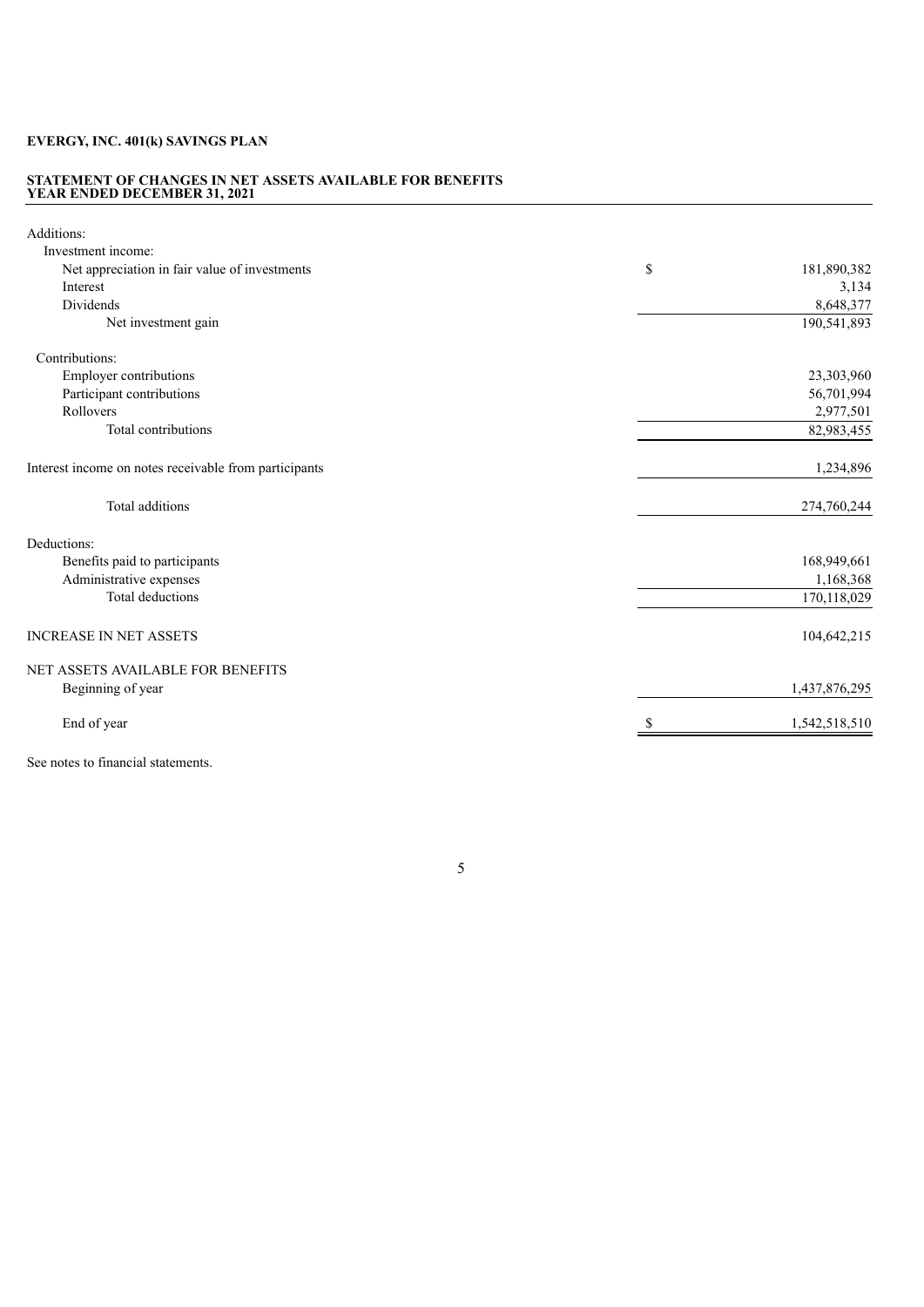## **NOTES TO FINANCIAL STATEMENTS AS OF DECEMBER 31, 2021 AND 2020 AND FOR THE YEAR ENDED DECEMBER 31, 2021**

**\_\_\_\_\_\_\_\_\_\_\_\_\_\_\_\_\_\_\_\_\_\_\_\_\_\_\_\_\_\_\_\_\_\_\_\_\_\_\_\_\_\_\_\_\_\_\_\_\_\_\_\_\_\_\_\_\_\_\_\_\_\_\_\_\_\_\_\_\_\_\_\_\_\_\_**

#### **1. PLAN DESCRIPTION**

The following description of the Evergy, Inc. 401(k) Savings Plan (the Plan) is provided for general information purposes only. Participants should refer to the Plan document for more complete information.

*General* – The Plan is a defined contribution plan sponsored by Evergy. Inc. that covers all full-time and part-time employees of Evergy Metro, Inc. (Metro) and Evergy Kansas Central, Inc. (EKC). Effective January 1, 2020, Wolf Creek Nuclear Operating Corporation (WCNOC) employees become employees of EKC. The Company serves as the administrator of the Plan. Empower Retirement (Empower) serves as the recordkeeper for the Plan. Great-West Trust Company, LLC serves as the trustee for the Plan. The Plan is subject to the provisions of the Employee Retirement Income Security Act of 1974, as amended (ERISA).

An Employee Stock Ownership Plan (ESOP) component was added to the Plan on January 1, 2002 for participants in the Evergy Kansas Metro Plan and on January 1, 2003 for the participants in the Evergy Kansas Central Plan. As of December 31, 2021, the ESOP component consisted of the portion of the Plan that was invested in shares of common stock of Evergy, Inc. (Parent common stock). Adding this component gives participants the option of receiving a direct cash distribution of any dividends paid on such Parent common stock held in participant elective contribution accounts and, if they are 100% vested as of the dividend record date, their Company match accounts. Dividends paid on Parent common stock are automatically reinvested, unless cash distribution was elected.

*Eligibility -* An employee becomes eligible to participate the first date the employee completes an hour of service and has made an election to make elective contributions including automatic contribution elections.

Employees' participation in the Plan is defined based on employment dates and the original Company of hire. Metro non-union employees who were hired prior to September 1, 2007 could elect to continue to participate under the existing "Old Program" plan provisions (provisions prior to January 1, 2008) or under modified plan provisions "New Program". Metro union employees hired before October 1, 2013 participate in the Old Program. Effective October 1, 2013, newly hired or rehired Metro union employees participate under the "Cash Balance Matching Program". Effective January 1, 2014, newly hired or rehired non-union Metro employees participate in the "New Program Plus" feature of the Plan. "Post-Program Employees" are Metro non-union employees who first became eligible to participate on or after September 1, 2007 and before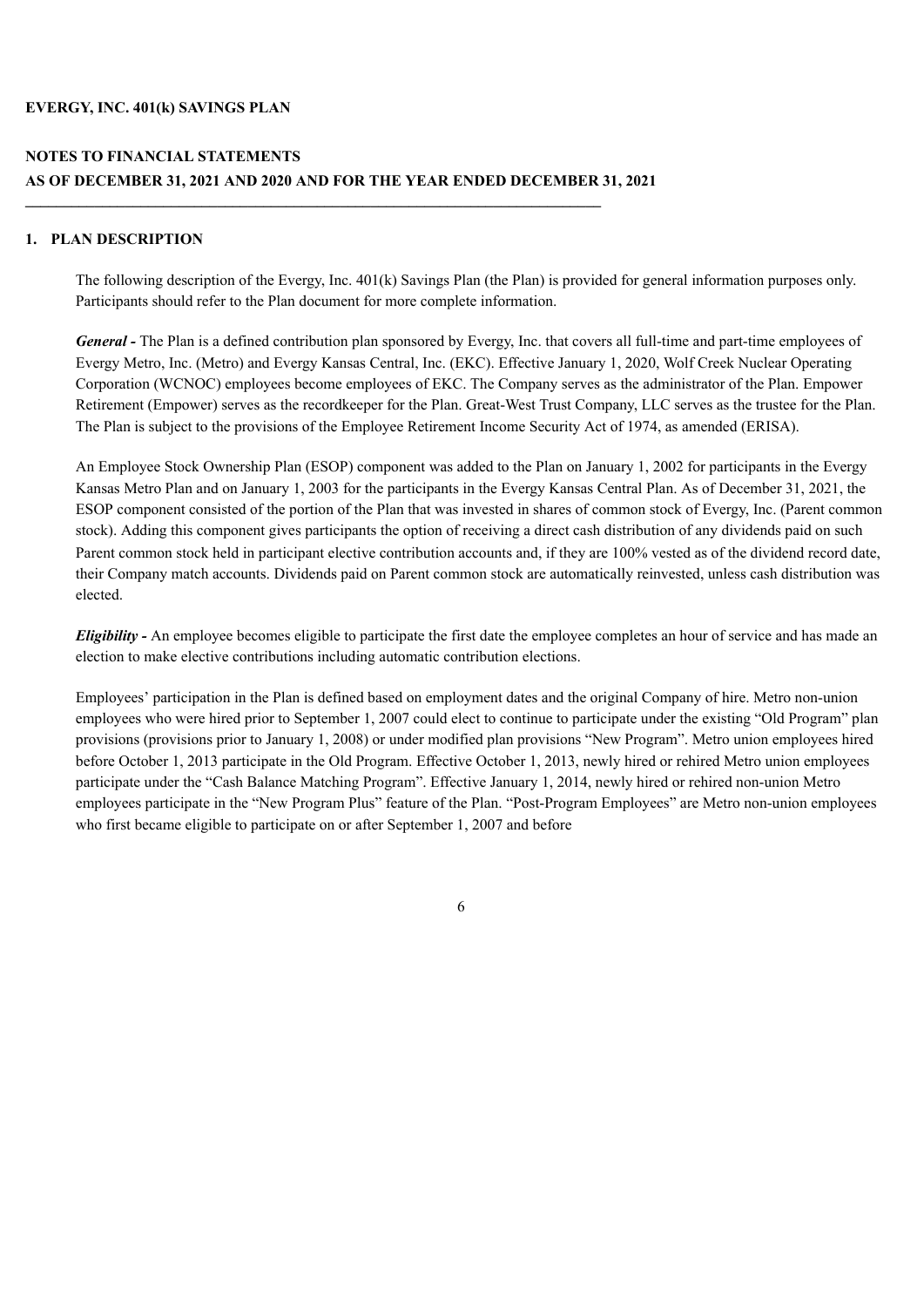January 1, 2014. Effective December 1, 2019 "EKC Original Savings Employees" are EKC non-union employees whose first date of employment is before May 31, 2018. "EKC Enhanced Savings Employees" are EKC non-union employees whose first day of employment or re-employment is after May 30, 2018. "Wolf Creek Savings Employees" are Wolf Creek union and non-union employees and "Wolf Creek Enhanced Savings Employees" are Wolf Creek non-union employees whose first day of employment or re-employment is after December 31, 2018.

*Contributions –* Contributions to the Plan include pre-tax and Roth contributions made by participants, Company matching contributions, non-elective Company contributions, and participant rollovers from other plans. Participants may change their contribution percentage as often as they would like and such changes are effective as soon as administratively possible, generally within two pay periods. Company matching contributions may be made in either cash or in Parent common stock, generally at the option of the Company. The Plan does not allow a participant to direct the Trustee to invest more than 15% of the participant's account in Parent common stock.

Participants can contribute between one percent and 75% of eligible compensation as defined in the Plan subject to Plan and Internal Revenue Code (IRC) limitations. Contributions made by Cash Balance Matching Program participants, EKC Original Savings Employees and Wolf Creek Savings Employees up to the first six percent of eligible earnings, as defined by the Plan, are matched 75% by the Company. Wolf Creek Savings Employees that are part of one of the following groups, non-union and hired before January 1, 2013, are members of the Local Union No. 252 United Government Security Officers of America and hired before January 1, 2015, or members of Local Union No. 304 of the International Brotherhood of Electrical Workers and hired before January 1, 2016 also receive Company matching contributions of 75% of the first six percent of eligible compensation as defined in the Plan document; all other Wolf Creek Savings Employees receive Company matching contributions of 50% of the first six percent of eligible compensation as defined in the Plan document. New Program Plus, EKC Enhanced Savings Employees and Wolf Creek Enhanced Savings Employees receive Company matching contributions equal to 100% of the first six percent of eligible compensation as defined in the Plan document and receive an annual non-elective contribution equal to four percent of eligible compensation.

Participants are immediately eligible to participate and receive Company matching contributions. Participants are eligible for nonelective contributions after completion of 1000 hours of service. Participants who have attained age 50 are eligible to make catch-up contributions subject to Plan and IRC limitations.

Subsequent to December 31, 2021, employer contributions of \$2,787,838 attributable to the 2021 plan year were credited to participant accounts. These contributions were contributed by the Company in cash and Parent common stock based upon participant elections and are therefore presented as a receivable on the statement of net assets available for benefits as of December 31, 2021. Included in the contribution receivable was \$1,707,696 as a non-elective contribution for those participants in the New Program Plus program. Subsequent to December 31, 2020,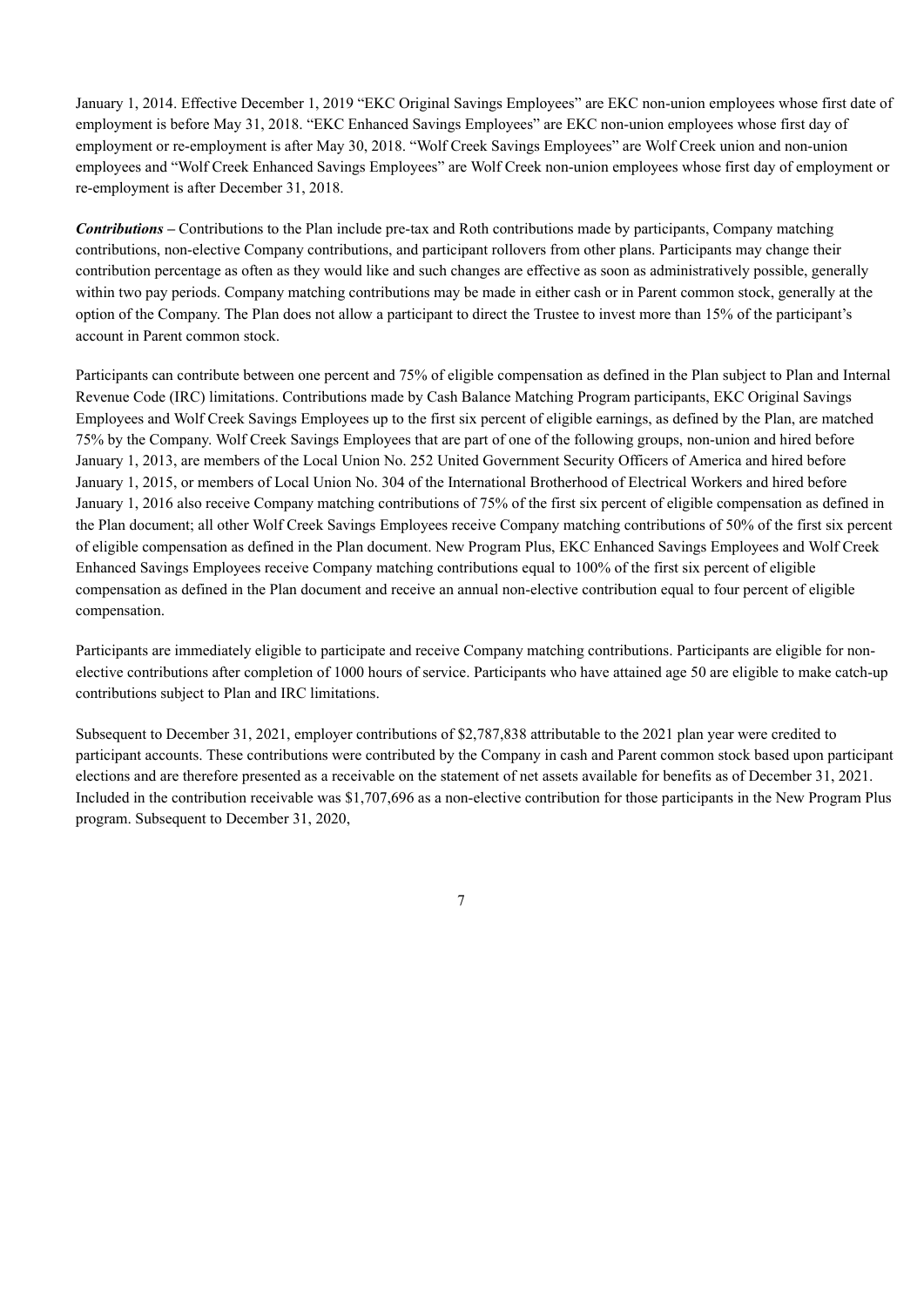employer contributions of \$2,476,327 attributable to the 2020 plan year were credited to participant accounts. These contributions were funded by the Company in cash and Parent common stock and are therefore presented as a receivable on the statement of net assets available for benefits as of December 31, 2020. Included in the contribution receivable was \$1,445,467 as a non-elective contribution for those participants in the New Program Plus program.

*Investments –* The Plan currently offers investment options which include four mutual funds, one money market fund, Parent common stock, 20 common/collective trust funds and a self-directed brokerage account. Matching contributions are directed into a target date mutual fund based on the participant's normal retirement age unless the employee makes an affirmative election for a different investment option(s). Employee contributions are also invested in a target date fund based on the participant's age unless the participant makes an affirmative election for a different investment option(s).

*Participant Accounts –* Each participant's account is credited with the participant's contributions and allocations of the Company's contributions and Plan earnings/losses. A fee covering administrative costs of the Plan such as recordkeeping, auditing, legal, investment advisory and trustee/custodial services is deducted from participant accounts quarterly. This quarterly charge may be offset by credits to the participant's account based on agreements between the fund providers in the participant's portfolio and Empower. Allocations are based on participant earnings or account balances. The benefit to which a participant is entitled is the benefit that can be provided from the participant's vested account.

*Vesting –* Participants are vested immediately in their elective contributions, Company matching contributions and actual earnings thereon. Participants vest in non-elective contributions after three years of service. Cash Balance Matching Program employees vest in Company matching contributions on a six-year graded vesting schedule.

*Notes Receivable from Participants -* Participants are permitted to borrow a specified portion of the balance in their individual account. Loan interest rates and terms are established by the Management Administrative Committee. Loans are evidenced by promissory notes payable to the Plan over a period up to five years for general purpose loans and up to 30 years for principal residence loans.

*Payment of Benefits –* Benefits are recorded when paid. Upon retirement, death, disability or termination of employment, all vested balances are paid to the participant or the participant's beneficiaries in accordance with Plan terms. If the value of the participant's account balance is \$5,000 or less, payment shall be made to the participant as soon as practicable following termination of employment in a single lump sum distribution unless the participant directs the Plan to roll his or her account balance to another qualified plan or IRA.

*Forfeited Accounts -* At December 31, 2021 and 2020, there were \$136,066 and \$29,136 in forfeited non-vested accounts, respectively. These accounts will be used to pay expenses for administering the Plan or to reduce future matching contributions and/or New Program Plus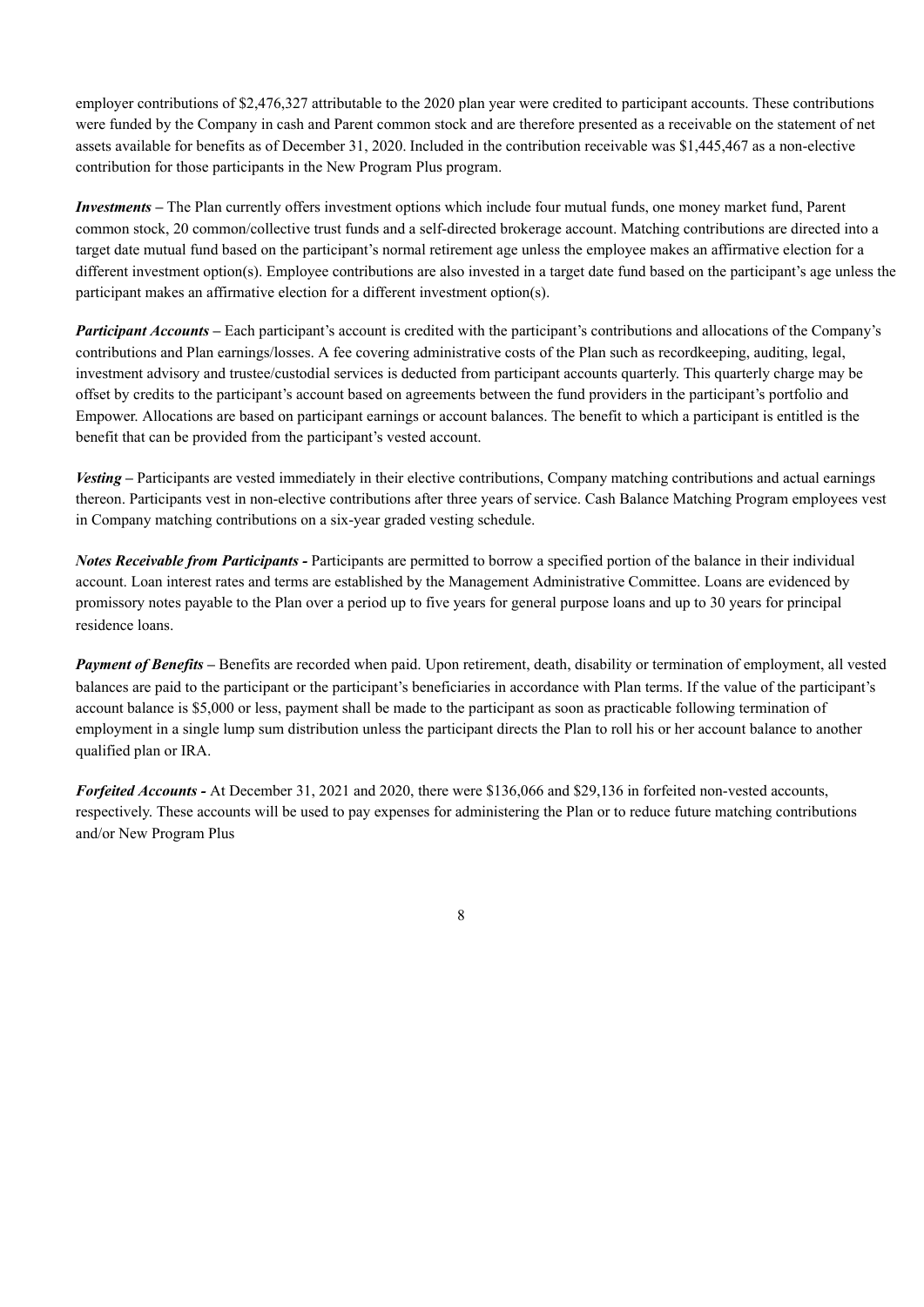contributions at the end of the plan year in which they became forfeitures. Forfeitures in the amount of \$18,307 were used to pay 2021 administrative expenses.

### **2. SUMMARY OF SIGNIFICANT ACCOUNTING POLICIES**

*Basis of Accounting -* The accompanying financial statements have been prepared in accordance with accounting principles generally accepted in the United States of America (GAAP).

*Use of Estimates -* The preparation of financial statements in conformity with GAAP requires management to make estimates and assumptions that affect the reported amounts of net assets available for benefits and changes therein and disclosure of contingent assets and liabilities. Actual results could differ from those estimates.

*Risks, Uncertainties and Concentrations -* The Plan utilizes various investment instruments, including Parent common stock, mutual funds, various investment options through a self-directed brokerage account and common/collective trust funds. Investment securities, in general, are exposed to various risks, such as interest rate, credit, and overall market volatility. Market risks include global events which could impact the value of the investment securities, such as pandemic or international conflict. Due to the level of risk associated with certain investment securities, it is reasonably possible that changes in the fair value of investment securities will occur in the near term and such changes could materially affect participant accounts and the amounts reported in the financial statements. At December 31, 2021, approximately four percent of the Plan's investments are invested in Parent common stock.

*Investment Valuation and Income Recognition -* The Plan's investments are reported at fair value. Fair value of a financial instrument is the price that would be received to sell an asset in an orderly transaction between market participants at the measurement date.

Purchases and sales of investments are recorded on a trade-date basis. Dividends are recorded on the ex-dividend date. Interest income is recorded on the accrual basis. Net appreciation includes the Plan's gains and losses on investments bought and sold as well as held during the year.

Management fees and administrative expenses charged to the Plan for the Plan's investments are deducted from income earned on a daily basis and are not separately reflected. Consequently, investment management fees and administrative expenses are reflected as a reduction of investment income for such investments.

*Administrative Expenses -* Administrative expenses of the Plan are paid by either the Plan or the Company, as provided in the Plan document and governing contract. Investment-related expenses are included in net appreciation in fair value of investments.

*Payment of Benefits -* Benefit payments to participants are recorded when paid.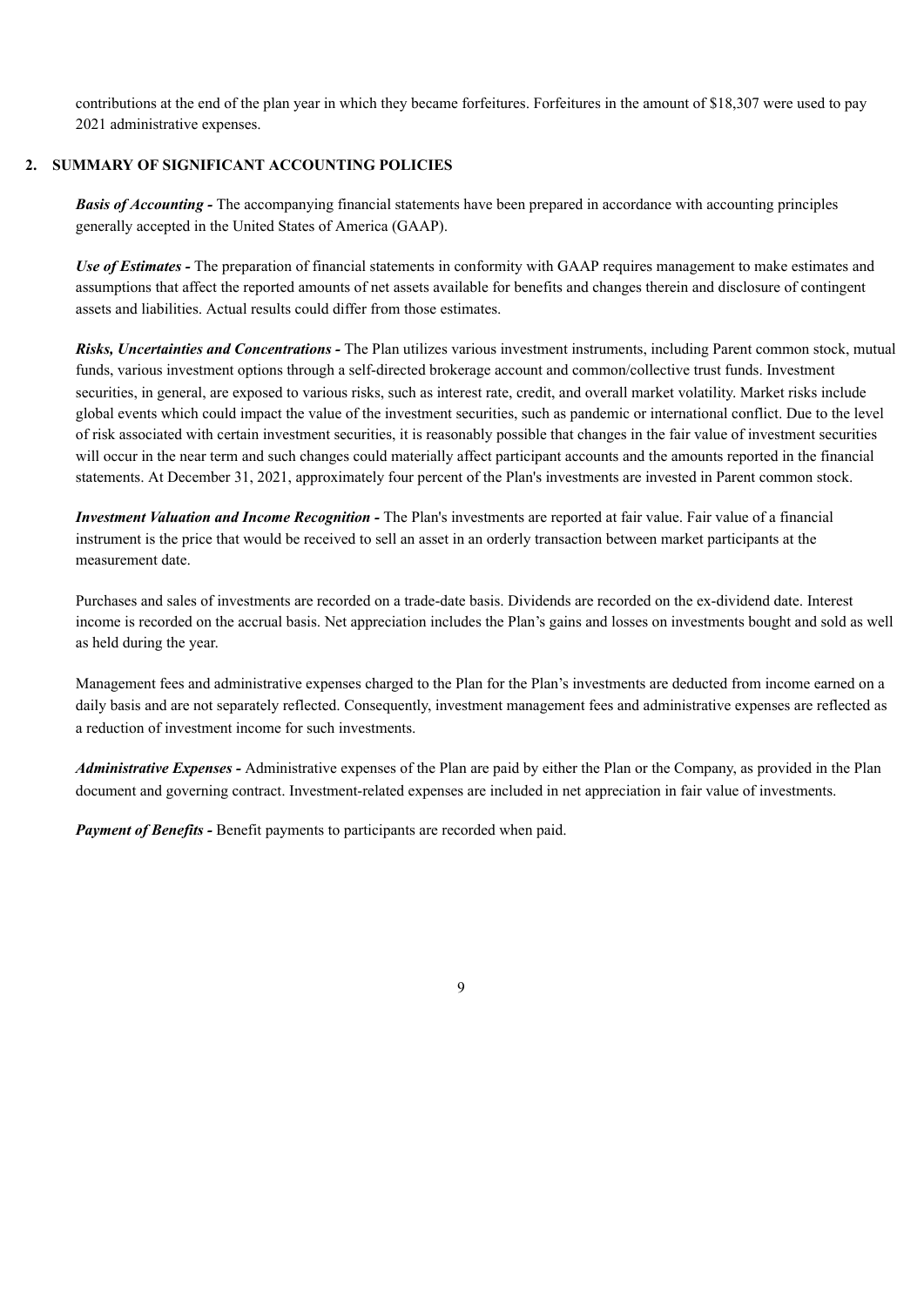### **3. FAIR VALUE OF INVESTMENTS**

GAAP establishes a hierarchical framework for disclosing the transparency of the inputs utilized in measuring assets and liabilities at fair value. The Plan's assessment of the significance of a particular input to the fair value measurement requires judgment and may affect the classification of assets and liabilities within the fair value hierarchy levels. In addition, the Plan measures certain investments that do not have a readily determinable fair value at net asset value (NAV), which are not included in the fair value hierarchy. Further explanation of these levels and NAV is summarized below.

Level 1 – Quoted prices are available in active markets for identical assets. The types of assets included in Level 1 are highly liquid and actively traded instruments with quoted prices.

Level 2 – Pricing inputs are not quoted prices in active markets but are either directly or indirectly observable.

Level 3 – Significant inputs to pricing have little or no transparency. The type of assets included in Level 3 are those with inputs requiring significant judgment or estimation.

NAV – Investments that do not have a readily determinable fair value are measured at NAV. These investments do not consider the observability of inputs and, therefore, are not included within the fair value hierarchy.

*Asset Valuation Techniques* **-** Valuation techniques maximize the use of relevant observable inputs and minimize the use of unobservable inputs. The following is a description of the valuation methodologies used. There have been no changes in the methodologies used at December 31, 2021 and 2020.

*Common stocks -* Valued at the closing price reported on the active market on which the individual securities are traded.

*Mutual Funds and Money Market Fund -* Valued at the daily closing price as reported by the fund. Mutual funds and the money market fund held by the Plan are open-ended funds that are registered with the Securities and Exchange Commission. These funds are required to publish their daily net asset value and to transact at that price. The mutual funds and the money market fund held by the Plan are deemed to be actively traded.

*Common/Collective Trust Funds -* Valued at the net asset value of units of a bank collective trust or its equivalent. The net asset value as provided by the trust is used as a practical expedient to estimate fair value. The net asset value is based on the fair value of the underlying investments held by the trust less its liabilities. This practical expedient is not used when it is determined to be probable that the trust will sell the investment for an amount different than the reported net asset value. Participant transactions (purchases and sales) may occur daily. If the Plan were to initiate a full redemption of a collective trust, the investment advisor generally reserves the right to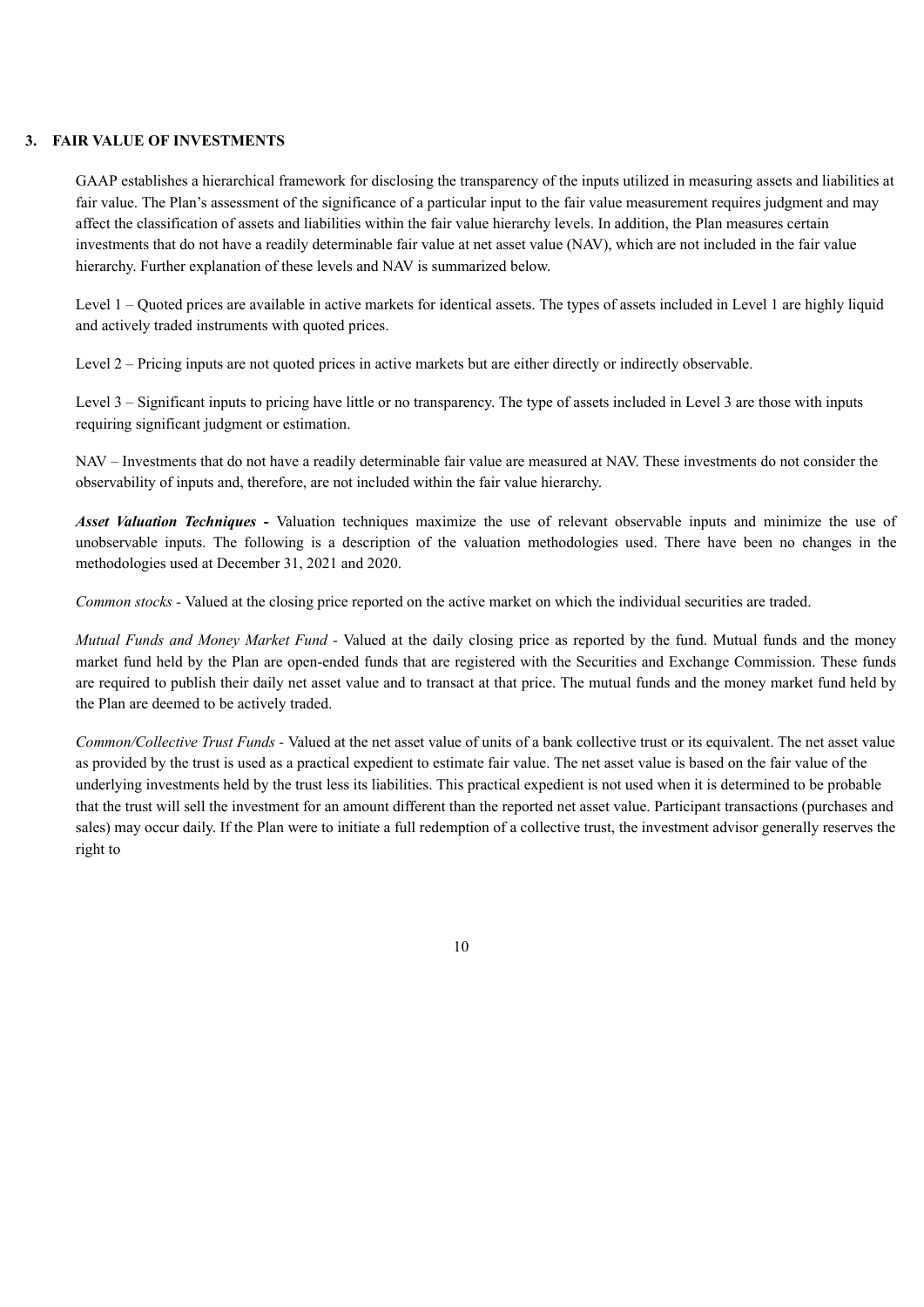temporarily delay withdrawal from the trust in order to ensure that securities liquidations will be carried out in an orderly business manner.

The following tables set forth by level within the fair value hierarchy provide a summary of the Plan's investments measured at fair value on a recurring basis at December 31, 2021 and 2020.

|                                                              | <b>Total</b><br>December 31, 2021        |              | <b>Ouoted Prices in</b><br><b>Active Markets for</b><br><b>Identical Assets</b><br>(Level 1) |               | <b>Significant Other</b><br><b>Observable Inputs</b><br>(Level 2) | Significant<br><b>Unobservable Inputs</b><br>(Level 3) |
|--------------------------------------------------------------|------------------------------------------|--------------|----------------------------------------------------------------------------------------------|---------------|-------------------------------------------------------------------|--------------------------------------------------------|
| Parent common stock                                          | \$<br>63,048,564                         | <sup>S</sup> | 63,048,564                                                                                   | <sup>\$</sup> |                                                                   | <sup>\$</sup>                                          |
| Money market fund                                            | 13,898,184                               |              | 13,898,184                                                                                   |               |                                                                   |                                                        |
| Mutual funds                                                 | 87,020,623                               |              | 87,020,623                                                                                   |               |                                                                   |                                                        |
| Self-directed brokerage account <sup>(a)</sup>               | 45,800,221                               |              | 45,800,221                                                                                   |               |                                                                   |                                                        |
| Total investments measured at fair value                     | 209, 767, 592                            | S            | 209, 767, 592                                                                                | <sup>\$</sup> |                                                                   | \$.                                                    |
| Common/collective trust funds measured at Net<br>Asset Value | 1,309,024,007                            |              |                                                                                              |               |                                                                   |                                                        |
| <b>Total Investments</b>                                     | 1,518,791,599                            |              |                                                                                              |               |                                                                   |                                                        |
|                                                              | <b>Total</b><br><b>December 31, 2020</b> |              | <b>Ouoted Prices in</b><br><b>Active Markets for</b><br><b>Identical Assets</b><br>(Level 1) |               | <b>Significant Other</b><br><b>Observable Inputs</b><br>(Level 2) | Significant<br><b>Unobservable Inputs</b><br>(Level 3) |
| Parent common stock                                          | \$<br>57,604,533                         | - \$         | 57,604,533                                                                                   | \$            |                                                                   | <sup>\$</sup>                                          |
| Money market fund                                            | 18,177,016                               |              | 18,177,016                                                                                   |               |                                                                   |                                                        |
| Mutual funds                                                 | 75,466,883                               |              | 75,466,883                                                                                   |               |                                                                   |                                                        |
| Self-directed brokerage account <sup>(a)</sup>               | 42,959,508                               |              | 42,959,508                                                                                   |               |                                                                   |                                                        |
| Total investments measured at fair value                     | 194,207,940                              | S            | 194,207,940                                                                                  | \$            |                                                                   |                                                        |
| Common/collective trust funds measured at Net<br>Asset Value | 1,220,485,804                            |              |                                                                                              |               |                                                                   |                                                        |

Total Investments  $$ 1,414,693,744$ 

(a) The brokerage account is invested in a variety of classes of common stocks, mutual funds and exchange-traded funds as directed by participants.

The valuation methods as described above may produce a fair value calculation that may not be indicative of net realizable value or reflective of future fair values. Furthermore, although the Plan believes its valuation methods are appropriate and consistent with other market participants,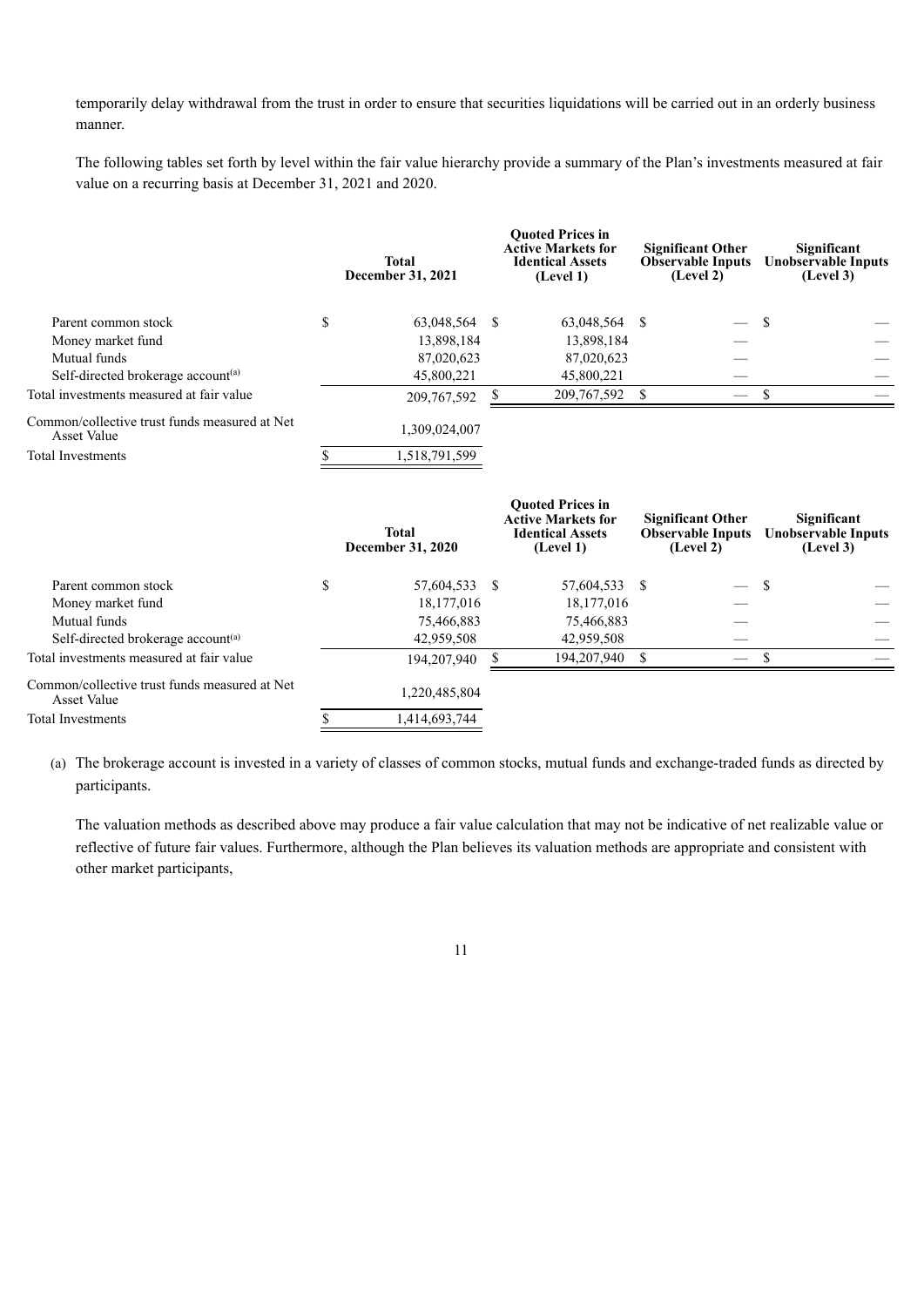the use of different methodologies or assumptions to determine the fair value of certain financial instruments could result in a different fair value measurement at the reporting date.

#### **4. RELATED PARTIES AND PARTIES-IN-INTEREST TRANSACTIONS**

Empower serves as Recordkeeper of the Plan. Great West Trust Company LLC (Great-West) serves as trustee of the Plan. Plan investments at December 31, 2021 and 2020 include shares of Parent common stock and the self-directed brokerage account administered by Great-West. Therefore, these transactions qualify as exempt party-in-interest transactions. Fees incurred by the Plan for the investment management services are included in net appreciation in fair value of investments, as they are paid through revenue sharing, rather than a direct payment. Direct fees totaling \$394,990 were paid to Empower in 2021. Advised Asset Group, LLC, a wholly-owned subsidiary of Great-West, provided managed investment services to certain participants and received fees totaling \$705,605 in 2021.

As of December 31, 2021 and 2020, the Plan held 918,941 and 1,037,692 shares of common stock of Evergy, Inc., the sponsoring employer, respectively. During the year ended December 31, 2021, the Plan recorded dividend income from the Parent common stock of \$2,085,536.

#### **5. PLAN TERMINATION**

Although it has not expressed any intent to do so, the Company has the right under the Plan to discontinue its contributions at any time and to terminate the Plan subject to the provisions of ERISA. In the event of Plan termination, the participants would become 100% vested in all Company contributions.

## **6. FEDERAL INCOME TAX STATUS**

The IRS (Internal Revenue Service) has determined and informed the Company by a letter dated January 21, 2015, that the Plan and related trust are designed in accordance with applicable sections of the IRC. Although the Plan has been amended since receiving the determination letter, the Plan administrator and the Plan's tax counsel believe that the Plan is designed, and is currently being operated, in compliance with the applicable requirements of the IRC and, therefore, believe that the Plan is qualified, and the related trust is tax-exempt.

GAAP requires plan management to evaluate tax positions taken by the Plan and recognize a tax liability (or asset) if the Plan has taken an uncertain position that more likely than not would not be sustained upon examination by the IRS. The Plan is subject to routine audits by taxing jurisdictions; however, there are currently no audits in progress.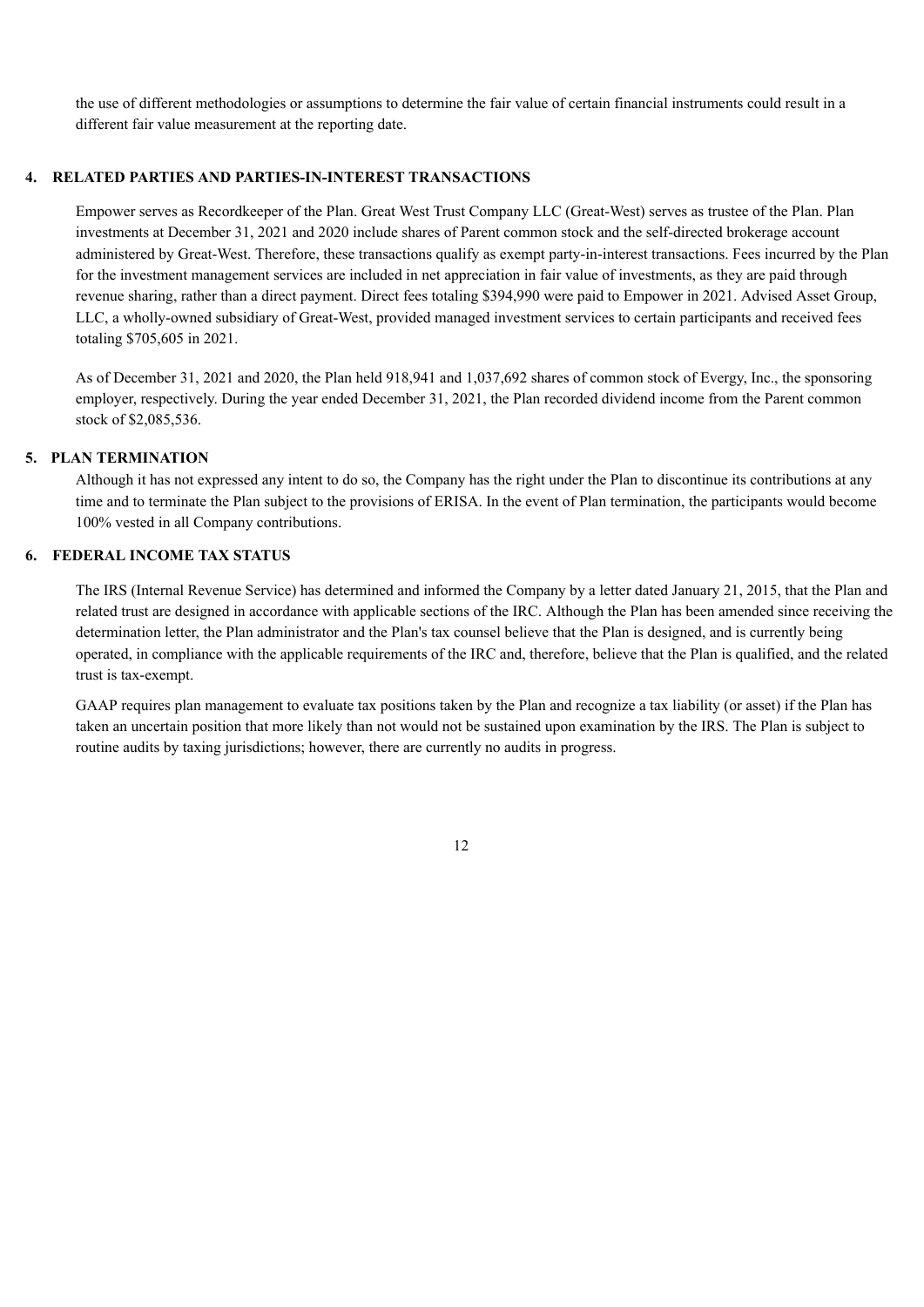## **7. NET ASSET VALUE (NAV) PER SHARE**

The following table for December 31, 2021 and 2020 sets forth a summary of the Plan's investments reported at NAV.

| Investment                                               |               | <b>Fair Value – December</b><br>31, 2021* | Fair Value -<br>December 31,<br>2020* | Redemption<br>Frequency | <b>Other Redemption</b><br><b>Restrictions</b> | <b>Redemption Notice</b><br>Period |
|----------------------------------------------------------|---------------|-------------------------------------------|---------------------------------------|-------------------------|------------------------------------------------|------------------------------------|
| American Century Retirement Date<br>Trust-XI funds $(a)$ | <sup>\$</sup> | 569,927,381 \$                            | 550,483,178                           | Daily                   | None                                           | None                               |
| State St S&P 500 Index SL CL II <sup>(b)</sup>           |               | 218, 364, 405                             | 179,434,942                           | Daily                   | None                                           | None                               |
| MFS Growth Equity CIT Class $4R^{(c)}$                   |               | 89,443,290                                |                                       | Daily                   | \$5 million or more<br>buy/sell                | 3 business days                    |
| State St Russell Small/Mid IDX SL<br>$CL$ $II(d)$        |               | 88,073,650                                | 82,669,587                            | Daily                   | None                                           | None                               |
| State St Global All CP Eq EX-US<br>IDX SL CL $II(e)$     |               | 85,246,101                                | 77,700,020                            | Daily                   | None                                           | None                               |
| State St US Bond Index SL CL XIV <sup>(g)</sup>          |               | 75,416,401                                | 68,171,354                            | Daily                   | None                                           | None                               |
| Goldman Sachs Stable Value Inst CL<br>1 <sup>(1)</sup>   |               | 68,971,841                                | 74,253,312                            | Daily                   | None                                           | 12 months at Plan<br>Level         |
| Prudential Core Plus Bond Fund Class<br>$12^{(f)}$       |               | 39,014,019                                | 42,639,829                            | Daily                   | None                                           | None                               |
| Carillon Eagle Mid Cap Growth CIT<br>$FDRS^{(k)}$        |               | 27,971,888                                | 26,304,421                            | Daily                   | $20\%$ of Plan's<br>investments                | 5 business days                    |
| Putnam Large CAP Value Trust IA <sup>(j)</sup>           |               | 25, 113, 288                              | 20,885,285                            | Daily                   | None                                           | 5 business days at<br>Plan Level   |
| Clearbridge Small Cap Growth R2<br>CIT <sup>(0)</sup>    |               | 11,856,102                                | 10,159,490                            | Daily                   | None                                           | None                               |
| Pioneer Multi-sector Fixed Income<br>CL $R1(m)$          |               | 9,625,641                                 | 8,291,626                             | Daily                   | Withdrawals<br>exceeding \$1 million           | 5 business days at<br>Plan Level   |
| MFS Growth Equity CIT Class 4 <sup>(c)</sup>             |               |                                           | 79,492,760                            | Daily                   | \$5 million or more<br>buy/sell                | 3 business days                    |
| Total                                                    | <sup>\$</sup> | 1.309.024.007 \$                          | 1.220.485.804                         |                         |                                                |                                    |

\*The fair value of the investments has been estimated using the net asset value of the investment.

(a) The fund seeks the highest total return consistent with its asset mix. The target date in the fund name refers to the approximate year an investor plans to retire and likely would stop making new investments in the fund. The fund assumes a retirement age of 65 and may not be appropriate for an investor who plans to retire at or near the target date, but at an age well before or after 65. As the target year approaches, the fund's "Neutral/Target Mix" will become more conservative by decreasing the allocation to stocks and increasing the allocation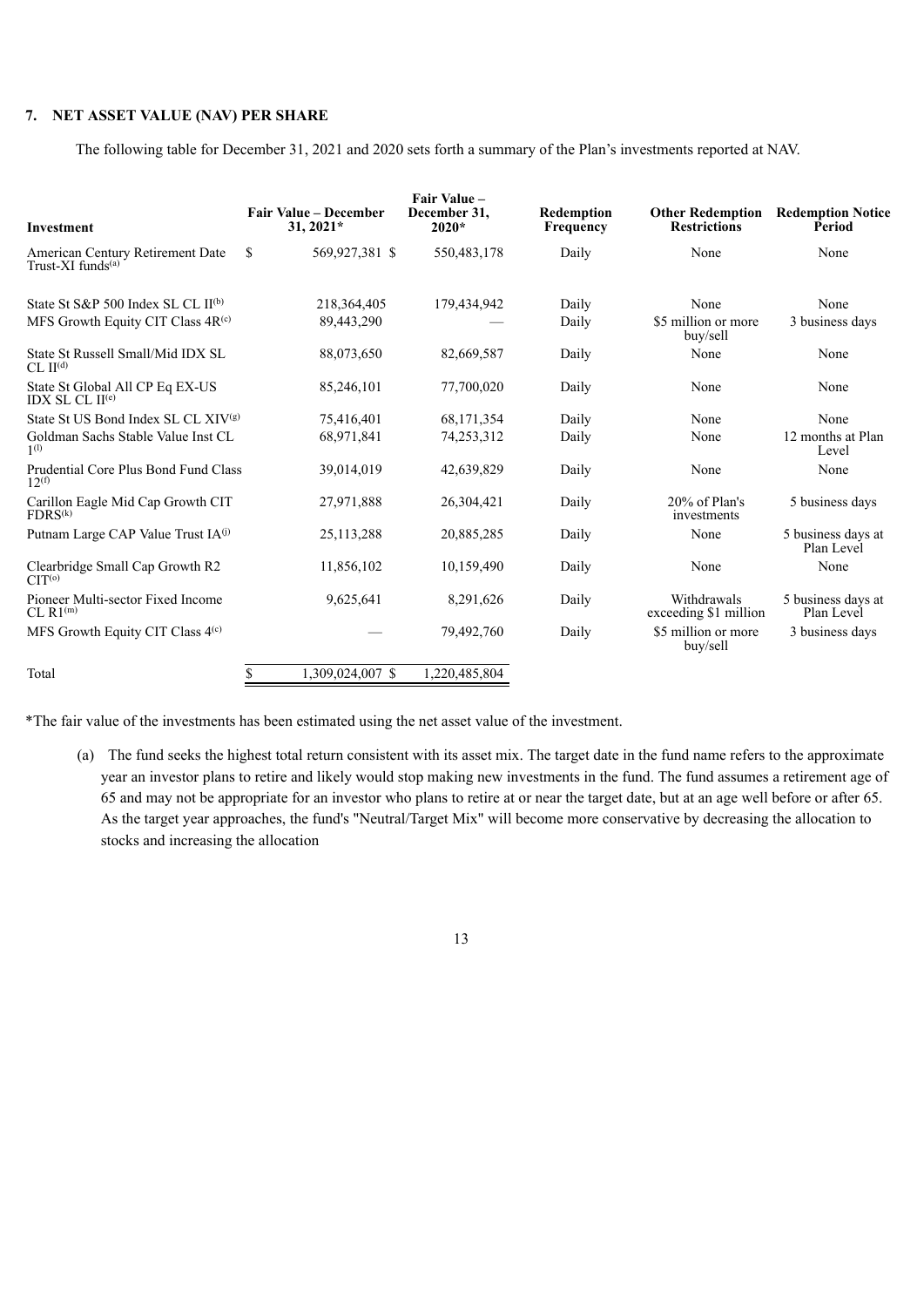to bonds and cash. The term "Neutral/Target Mix" describes how the fund's investments will be allocated among the major asset classes in accordance with the predetermined strategic glide path. By the time the fund reaches its target year, the Neutral/Target Mix will become fixed and match that of the American Century in Retirement Trust. The fund is designed for investors who plan to withdraw the value of their account gradually after retirement.

- (b) The State Street S&P 500® Index Fund seeks an investment return that approximates as closely as practicable, before expenses, the performance of the S&P 500® over the long term.
- (c) The Growth Equity Fund's investment objective is to seek capital appreciation. The fund seeks to outperform the Russell 1000® Growth Index (Total Return) unhedged, measured in U.S. dollars, over a full market cycle. A full market cycle is defined as typically three to five years. The sole purpose of referencing benchmark(s) is to measure performance. The fund's objective and its measure of market performance may be changed without the approval of Participating Trusts of the fund. No assurance can be given that the fund will achieve its investment objective.
- (d) The State Street Small/Mid Cap Equity Index Fund seeks to provide investment results that, before expenses, correspond generally to the total return of an index that tracks the performance of mid to small capitalization exchange traded U.S. equity securities.
- (e) The fund seeks an investment return that approximates as closely as practicable, before expenses, the performance of the MSCI ACWI ex USA IMI over the long term.
- (f) The objective of the fund is to outperform the Bloomberg Barclays Capital U.S. Aggregate Bond Index by 150 basis points over a full market cycle. There is no assurance that such objective will be achieved. The fund will be invested primarily in fixed income securities in the U.S. investment grade sectors, as well as U.S. fixed income securities rated below investment grade, the debt of developed international markets and the debt of emerging markets. The fund may also invest in fixed income commingled vehicles.
- (g) The State Street Aggregate Bond Index Fund seeks to provide investment results that, before fees and expenses, correspond generally to the price and yield performance of an index that tracks the U.S. dollar denominated investment grade bond market over the long term.
- (j) The fund invests mainly in common stocks of midsize and large U.S. companies, with a focus on value stocks that offer the potential for capital growth, current income, or both. Under normal circumstances, the fund invests at least 80% of the fund's net assets in common stocks and other equity investments that offer the potential for current income. Value stocks are issued by companies that Putnam believes are currently undervalued by the market.
- (k) During normal market conditions, the fund seeks to achieve its objective by investing at least 80% of its net assets (plus the amount of any borrowings for investment purposes) in the equity securities of mid-capitalization companies. The fund's portfolio managers consider mid-capitalization companies to be those companies that, at the time of initial purchase, have market capitalizations greater than \$1 billion and equal to or less than the largest company in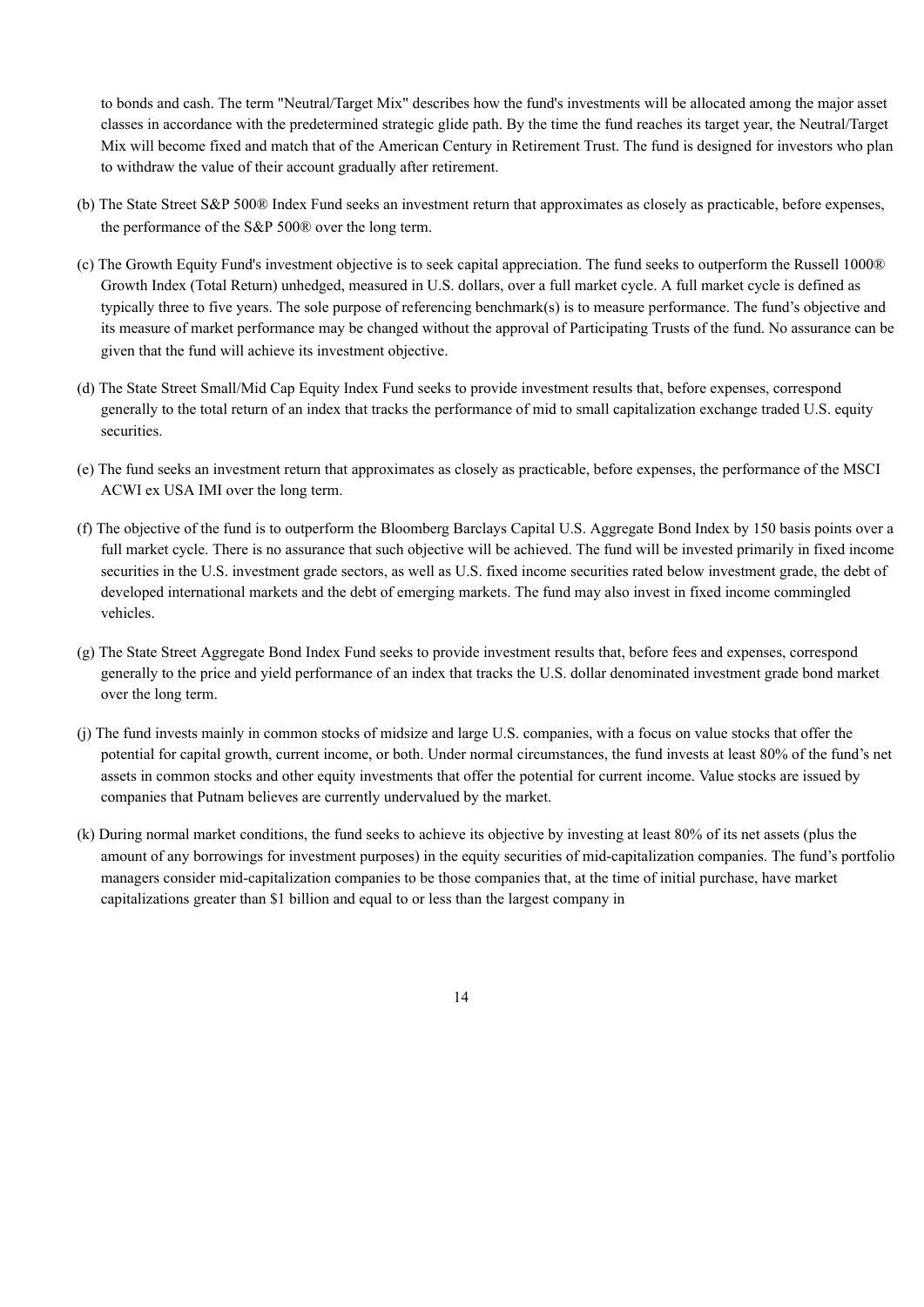the Russell Midcap® Growth Index during the most recent 12-month period (approximately \$73 billion during the 12-month period ended December 31, 2021).

- (l) The fund invests in stable value investment contracts and in fixed income and money market instruments and other collective or commingled fixed income funds and investment portfolios or products which underlie Stable Value Contracts, as further described below. Fixed income investments underlying Stable Value Contracts, including collective or commingled fixed income funds, may be managed by the Investment Advisers or by third-party managers unaffiliated with the Trustee or Investment Advisers. The Stable Value Fund seeks to earn current income, while seeking to preserve capital and stability of principal. The fund also seeks to maintain a stable net asset value of \$1.00 per interest in the fund.
- (m) The fund seeks a high level of current income. Normally, the fund invests at least 80% of its net assets (plus the amount of borrowings, if any, for investment purposes) in debt securities. Derivative investments that provide exposure to debt securities or have similar economic characteristics may be used to satisfy the fund's 80% policy. The fund has the flexibility to invest in a broad range of issuers and segments of the debt securities markets.
- (o) Under normal circumstances, the fund invests at least 80% of its assets in equity securities of companies with small market capitalizations and related investments. For the purposes of this 80% policy, small capitalization companies are companies with market capitalization values not exceeding (i) \$3 billion or (ii) the highest month-end market capitalization value of any stock in the Russell 2000 Index for the previous 12 months, whichever is greater. Securities of companies whose market capitalizations no longer meet this definition after purchase by the fund are still considered to be securities of small capitalization companies for purposes of the fund's 80% investment policy.

#### **8. SUBSEQUENT EVENTS**

The Company monitors significant events occurring after the statement of net assets available for benefits date and prior to the issuance of the financial statements to determine the impact, if any, of events on the financial statements issued. All subsequent events of which the Company is aware were evaluated through the filing date of this Form 11-K.

The Company received a letter from the IRS dated February 28, 2022 stating that the Plan and related trust are designed in accordance with applicable sections of the IRC.

\* \* \* \* \* \*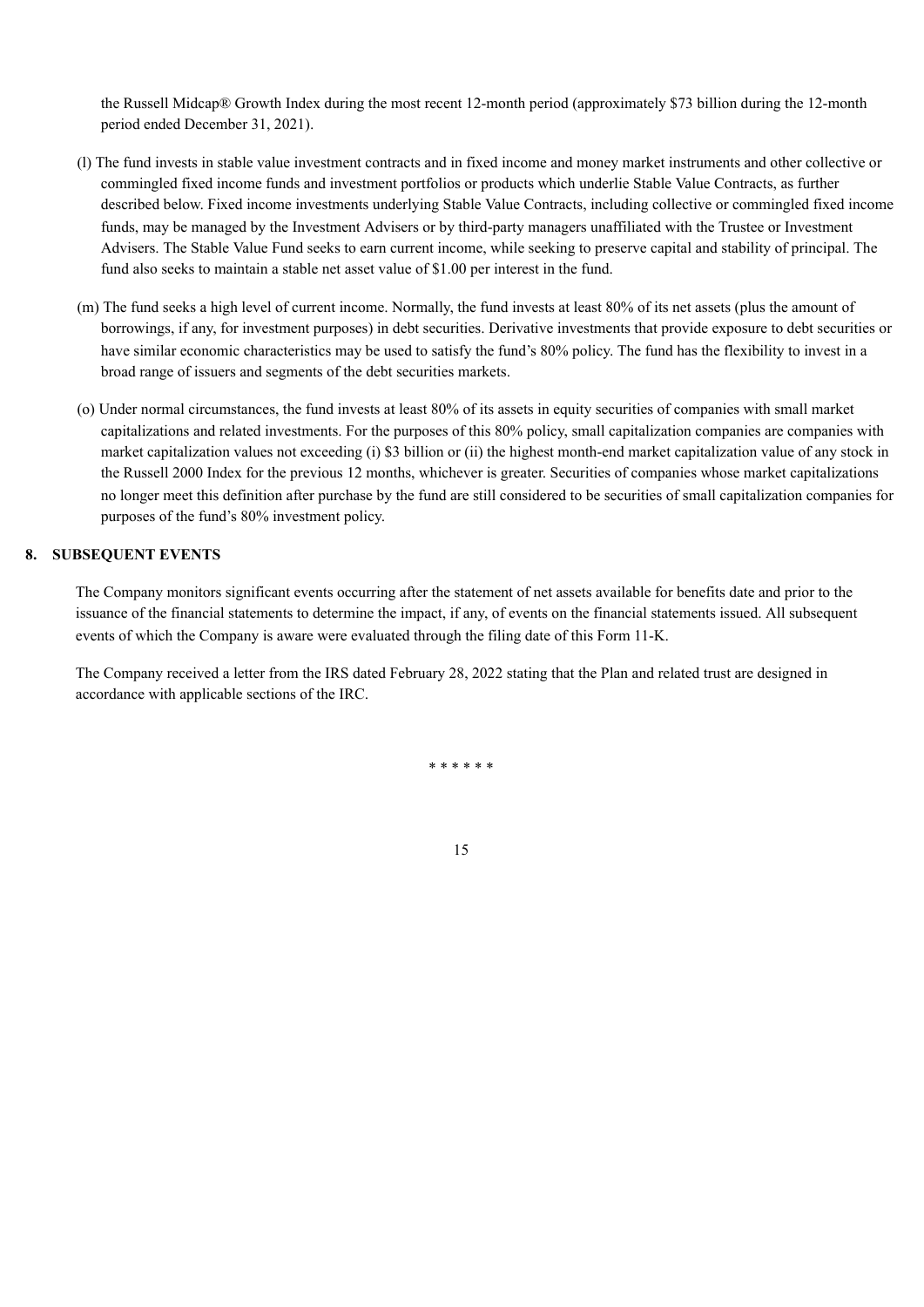### **EMPLOYER ID NO. 82-2733395, PLAN NO. 006**

#### **FORM 5500, SCHEDULE H, PART IV, LINE 4i - SCHEDULE OF ASSETS (HELD AT END OF YEAR) DECEMBER 31, 2021**

| (a)    | (b)                                                                   | (c)                                                                                                                               | (d)  |             | (e)                     |
|--------|-----------------------------------------------------------------------|-----------------------------------------------------------------------------------------------------------------------------------|------|-------------|-------------------------|
|        | <b>Identity of Issue, Borrower,</b><br><b>Lessor or Similar Party</b> | <b>Description of Investment Including</b><br><b>Maturity Date, Rate of Interest,</b><br><b>Collateral, Par or Maturity Value</b> | Cost |             | <b>Current</b><br>Value |
|        | State St S&P 500 Index SL CL II                                       | Common/Collective Trust Fund                                                                                                      | **   | $\mathbf S$ | 218,364,405             |
|        | American Century Retirement 2030 TR CL XI                             | Common/Collective Trust Fund                                                                                                      | **   |             | 109,830,805             |
|        | MFS Growth Equity CIT Class 4R                                        | Common/Collective Trust Fund                                                                                                      | **   |             | 89,443,290              |
|        | State St Russell Small/Mid Index SL CL II                             | Common/Collective Trust Fund                                                                                                      | **   |             | 88,073,650              |
|        | State St Global All Cap Equity Ex-U.S. Index SL CL II                 | Common/Collective Trust Fund                                                                                                      | **   |             | 85,246,101              |
|        | American Century Retirement 2025 TR CL XI                             | Common/Collective Trust Fund                                                                                                      | **   |             | 83,977,090              |
|        | American Century Retirement 2035 TR CL XI                             | Common/Collective Trust Fund                                                                                                      | **   |             | 83,858,095              |
|        | American Century Retirement 2040 TR CL XI                             | Common/Collective Trust Fund                                                                                                      | **   |             | 76,550,823              |
|        | State St US Bond Index SL CL XIV                                      | Common/Collective Trust Fund                                                                                                      | **   |             | 75,416,401              |
|        | American Century Retirement 2045 TR CL XI                             | Common/Collective Trust Fund                                                                                                      | **   |             | 70,322,572              |
|        | Goldman Sachs Stable Value Inst CL 1                                  | Common/Collective Trust Fund                                                                                                      | **   |             | 68,971,841              |
| $\ast$ | Evergy, Inc.                                                          | Common Stock                                                                                                                      | **   |             | 63,048,564              |
|        | American Century Inc Retirement TR CL XI                              | Common/Collective Trust Fund                                                                                                      | **   |             | 53,711,284              |
|        | American Century Retirement 2050 TR CL XI                             | Common/Collective Trust Fund                                                                                                      | **   |             | 48,542,124              |
|        | Prudential Core Plus Bond Fund Class 12                               | Common/Collective Trust Fund                                                                                                      | **   |             | 39,014,019              |
|        | Carillon Eagle Mid Cap Growth CIT FDRS                                | Common/Collective Trust Fund                                                                                                      | **   |             | 27,971,888              |
|        | American Century Retirement 2055 TR CL XI                             | Common/Collective Trust Fund                                                                                                      | **   |             | 25,752,045              |
|        | Putnam Large Cap Value Trust IA                                       | Common/Collective Trust Fund                                                                                                      | **   |             | 25,113,288              |
|        | MFS New Discovery Value R6                                            | Mutual Fund                                                                                                                       | **   |             | 25,109,766              |
|        | T. Rowe Price Overseas Stock Fund I Class                             | Mutual Fund                                                                                                                       | **   |             | 23,538,294              |
|        | Victory Sycamore Established Value R6                                 | Mutual Fund                                                                                                                       | **   |             | 23,358,788              |
|        | American Century Retirement 2060 TR CL XI                             | Common/Collective Trust Fund                                                                                                      | **   |             | 17,382,542              |
|        | JP Morgan Emerging Markets Equity R6                                  | Mutual Fund                                                                                                                       | **   |             | 15,013,776              |
|        | JPMorgan 100% US Treasury Money Market Instl Fund                     | Money Market Fund                                                                                                                 | **   |             | 13,898,184              |
|        | Clearbridge Small Cap Growth R2 CIT                                   | Common/Collective Trust Fund                                                                                                      | **   |             | 11,856,102              |
|        | Pioneer Multi-Sector Fixed Income CL R1                               | Common/Collective Trust Fund                                                                                                      | **   |             | 9,625,641               |
| $\ast$ | <b>Empower Self-Directed Brokerage Accounts</b>                       | <b>Brokerage Account</b>                                                                                                          | **   |             | 45,800,221              |
| $\ast$ | Participant Loans                                                     | Various participants, interest rates ranging<br>from $4.25\%$ to $9.30\%$ maturing through $2049$                                 | **   |             | 20,939,073              |
|        |                                                                       |                                                                                                                                   |      | \$          | 1,539,730,672           |

\* Represents party-in-interest to the Plan.

\*\* Cost information is not required for participant-directed investments and, therefore, is not included.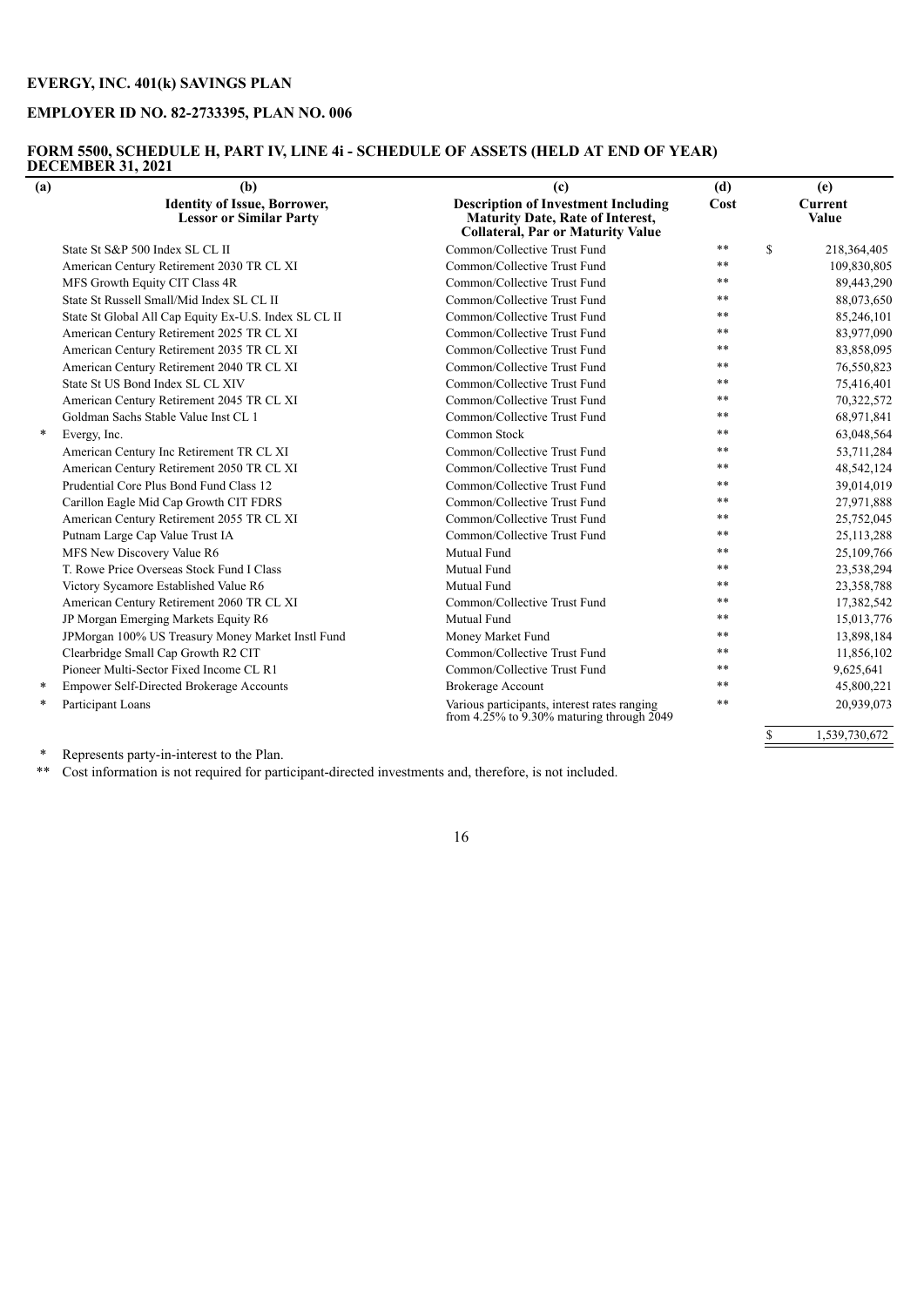#### SIGNATURES

Pursuant to the requirements of the Securities Exchange Act of 1934, the Administrative Committee of the Evergy, Inc. 401(k) Savings Plan has duly caused this annual report to be signed on its behalf by the undersigned hereunto duly authorized.

### EVERGY, INC. 401(k) SAVINGS PLAN

- By: /s/ John T. Bridson John T. Bridson
- By: /s/ Ellen E. Fairchild Ellen E. Fairchild
- By: /s/ Heather A. Humphrey Heather A. Humphrey
- By: /s/ Kirkland B. Andrews Kirkland B. Andrews
- By: /s/ Lesley L. Elwell Lesley L. Elwell

June 22, 2022